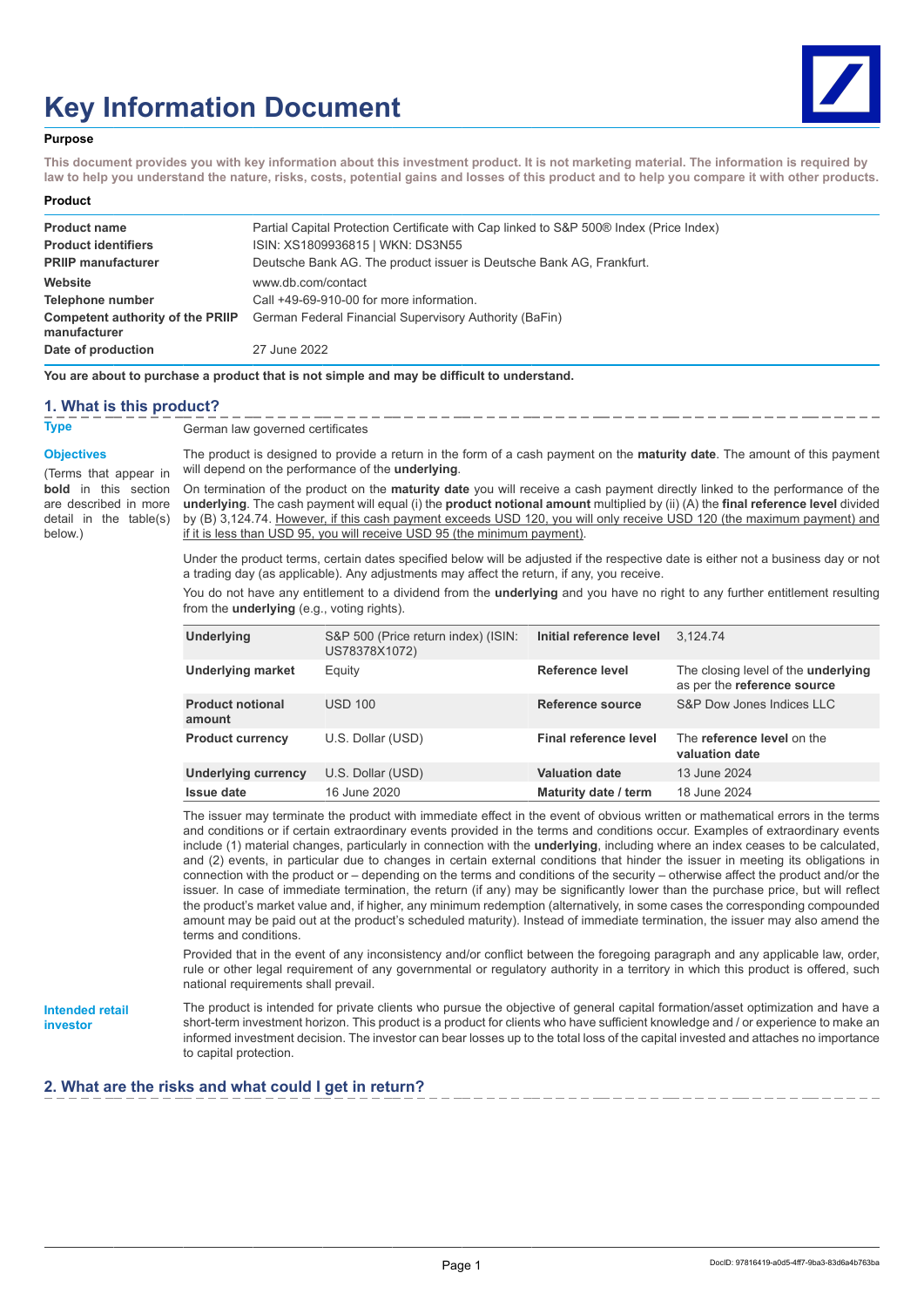**Performance scenarios**



**Lower risk Higher risk**



**The risk indicator assumes you keep the product for 2 years. The actual risk can vary significantly if you cash in at an early stage and you may get back less. You may not be able to sell your product easily or may have to sell at a price that significantly impacts on how much you get back.**

The summary risk indicator is a guide to the level of risk of this product compared to other products. It shows how likely it is that the product will lose money because of movements in the markets or because we are not able to pay you.

We have classified this product as 2 out of 7, which is a low risk class. This rates the potential losses from future performance at a low level, and poor market conditions are very unlikely to impact our capacity to pay you.

**To the extent the currency of the country in which you purchase this product differs from the product currency, please be aware of currency risk. You will receive payments in a different currency so the final return you will get depends on the exchange rate between the two currencies. This risk is not considered in the indicator shown above.**

You are entitled to receive back at least 95.00% of your capital. Any amount over this, and any additional return, depends on future market performance and is uncertain. However, this protection against future market performance will not apply if you cash in before maturity or in case of immediate termination by the issuer.

If we are not able to pay you what is owed, you could lose your entire investment.

**Market developments in the future cannot be accurately predicted. The scenarios shown are only an indication of some of the possible outcomes based on recent returns. Actual returns could be lower.**

| <b>Investment: USD 10,000</b> |                                        |                      |                                 |
|-------------------------------|----------------------------------------|----------------------|---------------------------------|
| <b>Scenarios</b>              |                                        | 1 year               | 2 years                         |
|                               |                                        |                      | (Recommended<br>holding period) |
| <b>Stress scenario</b>        | What you might get back<br>after costs | <b>USD 8,851.88</b>  | <b>USD 9,210.78</b>             |
|                               | Average return each year               | $-11.48\%$           | $-4.06\%$                       |
| Unfavourable scenario         | What you might get back<br>after costs | <b>USD 9,322.67</b>  | <b>USD 9,210.78</b>             |
|                               | Average return each year               | $-6.77\%$            | $-4.06\%$                       |
| <b>Moderate scenario</b>      | What you might get back<br>after costs | <b>USD 10,542.40</b> | <b>USD 11,572.07</b>            |
|                               | Average return each year               | 5.42%                | 7.64%                           |
| <b>Favourable scenario</b>    | What you might get back<br>after costs | <b>USD 11.172.40</b> | <b>USD 11.634.67</b>            |
|                               | Average return each year               | 11.72%               | 7.93%                           |

This table shows the money you could get back over the next 2 years under different scenarios, assuming that you invest USD 10,000.

The scenarios shown illustrate how your investment could perform. You can compare them with the scenarios of other products. The scenarios presented are an estimate of future performance based on evidence from the past on how the value of this investment varies, and are not an exact indicator. What you get will vary depending on how the market performs and how long you keep the product. The stress scenario shows what you might get back in extreme market circumstances, and it does not take into account the situation where we are not able to pay you.

This product cannot be easily cashed in. This means it is difficult to estimate how much you would get back if you cash in before maturity. You will either be unable to cash in early or you will have to pay high costs or make a large loss if you do so.

The figures shown include all the costs of the product itself, but may not include all the costs that you pay to your advisor or distributor. The figures do not take into account your personal tax situation, which may also affect how much you get back.

## **3. What happens if Deutsche Bank AG, Frankfurt is unable to pay out?**

You are exposed to the risk that the issuer might be unable to fulfil its obligations in respect of the product – e.g. in the event of insolvency (inability to pay / over-indebtedness) or an administrative order of resolution measures. In case of a crisis of the issuer such an order can also be issued by a resolution authority in the run-up of an insolvency proceeding. In doing so, the resolution authority has extensive intervention powers. Among other things, it can reduce rights of the investors to zero, terminate the product or convert it into shares of the issuer and suspend rights of the investors. With regard to the basic ranking of the issuer's obligations in the event of action by the resolution authority, please see www.bafin.de and search for the keyword "Haftungskaskade". A total loss of your capital invested is possible. The product is a debt instrument and as such is not covered by any deposit protection scheme.

## **4. What are the costs?**

The Reduction in Yield (RIY) shows what impact the total costs you pay will have on the investment return you might get. The total costs take into account one-off, ongoing and incidental costs.

The amounts shown here are the cumulative costs of the product itself, for two different holding periods. They include potential early exit penalties. The figures assume you invest USD 10,000. The figures are estimates and may change in the future.

Page 2

## **Costs over time** *Investment: USD 10,000*